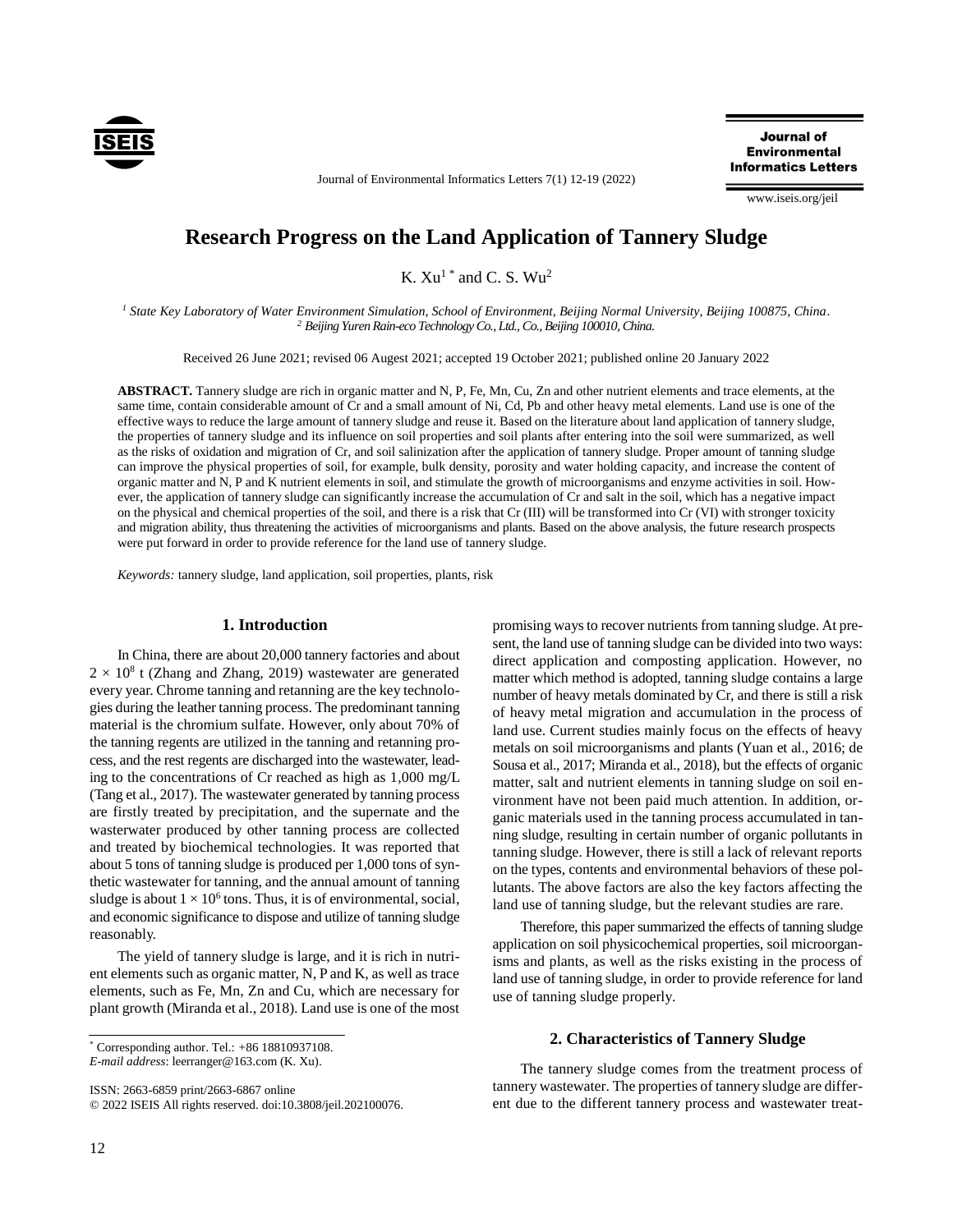| <b>Thpes</b> | pH  | EC                | <b>OM</b> | OС   | TN                   | TP                                        | TK                                        | Na                   | Ca                   | S   | References            |
|--------------|-----|-------------------|-----------|------|----------------------|-------------------------------------------|-------------------------------------------|----------------------|----------------------|-----|-----------------------|
|              |     | (dS/m)<br>$(\% )$ |           |      |                      |                                           |                                           |                      |                      |     |                       |
| <b>TS</b>    | 7.8 |                   | 43.6      |      | 1.35                 | 0.7                                       |                                           |                      |                      |     | Fang et al., 2007     |
| <b>TS</b>    | 7.5 | 3.7               |           | 17.8 |                      | $1.0 \times 10^{-2}$ $2.4 \times 10^{-3}$ | $1.3 \times 10^{-2}$                      |                      |                      |     | Chand et al., 2015    |
| <b>TS</b>    | 7.7 | 1.7               |           |      |                      |                                           |                                           |                      |                      |     | Singh et al., 2010    |
| TS           | 7.5 | 3.6               | 14.8      |      | $4.0 \times 10^{-2}$ |                                           | $2.0 \times 10^{-2}$                      |                      |                      |     | Pandey et al., 2019   |
| <b>TS</b>    | 7.3 | 2.5               | 76.4      |      | 6.56                 | 1.0                                       | 0.1                                       | 0.6                  | 5.9                  |     | Kiliç et al., 2011    |
| TS           | 9.2 | 8.3               |           | 9.2  |                      | $1.2 \times 10^{-2}$                      | $1.5 \times 10^{-2}$ $3.2 \times 10^{-2}$ |                      | $1.5 \times 10^{-2}$ |     | Patel and Patra, 2014 |
| <b>TSC</b>   | 6.6 | $\overline{c}$    | 19.8      | 14.8 | 0.95                 | $3.9 \times 10^{-3}$                      | $8.0 \times 10^{-3}$                      | $1.4 \times 10^{-2}$ | $1.5 \times 10^{-2}$ |     | Haroun et al., 2009   |
| <b>TSC</b>   |     |                   |           | 26.6 | 0.1                  | 0.4                                       | 1.2                                       |                      | 4.9                  | 0.7 | Silva et al., 2010    |

**Table 1.** Physicochemical Properties of Tannery Sludge and Composted Tannery Sludge (OM: Organic Matter; OC: Organic Matter; TN: Total Nitrogen; TP: Total Phosphorus; TK: Total Potassium)

Note: TS: Tannery sludge, TSC: Tannery sludge compost, /: not given

**Table 2.** Metal Contents in the Tannery Sludge and Composted Tannery Sludge (mg/kg)

| <b>Types</b> | Cr    | Cu   | Zn   | Fe    | Mn   | Ni   | Cd   | Pb   | References            |
|--------------|-------|------|------|-------|------|------|------|------|-----------------------|
| <b>TS</b>    | 17190 | 89   | 176  |       |      |      |      | 56   | Fang et al., 2007     |
| TS           | 26910 | 81   | 101  | 5125  | 298  | 184  | 13   | 30   | Chand et al., 2015    |
| TS           | 32220 | 62   | 156  | 35410 | 215  | 12.5 | 5.9  | 22   | Singh et al., 2010    |
| TS           | 8120  | 40.7 | 102  | 1270  |      |      | 15.6 | 19.2 | Pandey et al., 2019   |
| TS           | 8041  | 174  |      |       |      | 34.5 | 18.5 | 98.5 | Kiliç et al., 2011    |
| <b>TS</b>    | 30512 | 85   | 200  | 1062  |      | 60   | 100  | 38   | Patel and Patra, 2014 |
| <b>TSC</b>   | 1943  | 16.4 |      |       |      | 23.3 | 1.93 | 40.3 | Araújo et al., 2016   |
| <b>TSC</b>   | 7852  | 14.4 | 59.5 | 1832  | 1290 | 19   | 1.48 | 15.7 | Silval et al., 2010   |

ment technologies. The main physical and chemical properties of tanning sludge and tanning sludge compost are shown in Tables 1 and 2, respectively. It can be seen from Table 1 that the contents of organic matter, N, P, K, and other nutrients in different tanning sludge and its compost varied greatly. The organic matter content given in the table ranged from 9.2 to 76.4%, while the TN content is similar to that in urban sludge, and the contents of TP and TK are slightly lower. The pH of tanning sludge was generally greater than 7 and was alkaline. Due to the use of various salts in the tanning process, the tanning sludge has a high EC value (up to 8.3 dS/m). As can be seen from Table 2, the content of Cr in tanning sludge was the highest, up to  $8,000 \sim$ 32,200 mg/kg, and the content of Cr after composting was between  $1,943 \sim 7,852$  mg/kg. The contents of Cu, Zn, Ni, Pb and other heavy metal elements in the sludge were close to those in the sludge of urban sewage treatment plants.

Studies have shown that when the conductivity of fertilizer exceeded 3 dS/m, excessive salt would inhibit the growth of plants (Soumaré et al., 2003). The EC value of tanning sludge fluctuated greatly, usually above 2 dS/m, and the pH of tanning sludge was mostly alkaline. Therefore, long-term application of tanning sludge might accumulate excessive salt in the soil, leading to the risk of secondary salinization in the applied soil. The Cr contents in tanning sludge and tanning sludge compost were very high. Chuan and Liu (1996) studied the release characteristics of Cr in tanning sludge, and the results showed that Cr mainly existed in the form of Cr (III). The morphological analysisshowed that 93% of Crin tanning sludge existed in the form of Fe and Mn oxides, followed by organic forms, accounting for 6.0%. In order to immobile the heavy metals in the sludge and heavy metals contaminated soil, many remediation technologies have been developed. These technologies mainly include chemical immobilization, phytoremediation, bioremediation, soil washing and so on (Liu et al., 2018). Chemical immobilization is used to immobilize the heavy metal in the sludge and polluted soil by mixing with stabilizer (e.g., lime, cement, zeolite, fly ash and red mud). This technology is effective and low cost. However, heavy metals still exist in the sludge and soil, which can be transformed into high bioavailability forms. Thus, the stabilization effects need to be evaluated. Plants are grown in metal polluted soil to immobile and accumulate heavy metals in the root or the above ground parts, namely phytoremediation. This technology is suitable for treating large polluted areas, however, it is still at primary stage, and the disposal of the plants accumulated heavy metals remains further researches (Liu et al., 2018). Bioremediation technique use microorganism to detoxify heavy metals by transforming their valence. This technique is always used for organic pollutants treatment. By far, chemical immobilization is widely studied and used for heavy metal contaminated soil. For example, Lee et al. (2009) used red mud to immobilize the heavy metals in the agricultural soil. Amounts of soluble and extractable Cd, Pb and Zn were significantly decreased, and the concentrations in lettuce were reduced by 86, 58, and 73%, respectively. Thus, chemical immobilize can be used in the stabilization of Cr in the tannery sludge and tannery sludge applied soils.

# **3. Effect of Land Application of Tannery Sludge on the Soil Properties**

Application of tanning sludge to soil can recover valuable components and increase soil fertility. On the other hand, the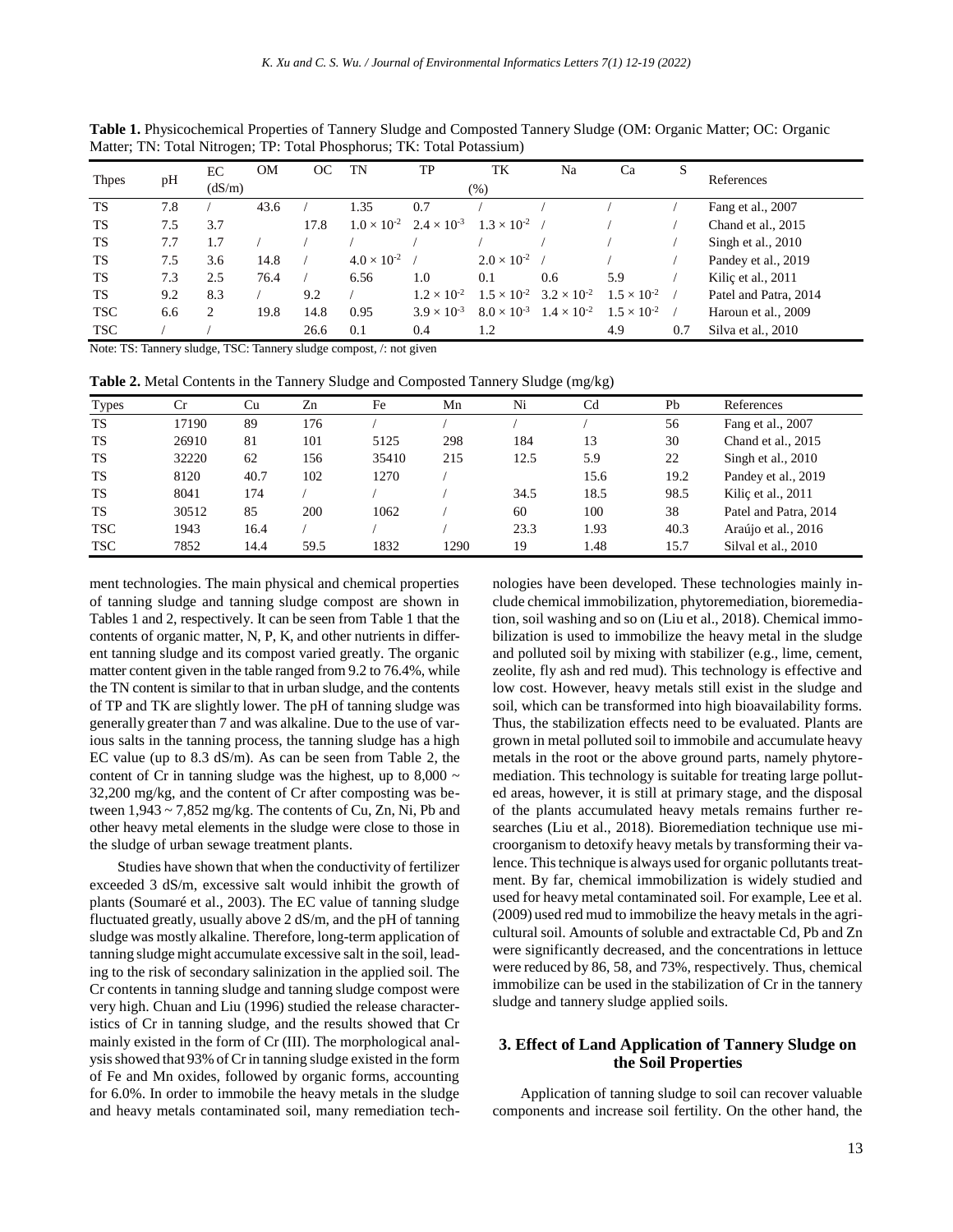tanning sludge introduces a large number of heavymetals(mainly Cr) and salts into the soil. Tanning sludge can change the physical and chemical properties of soil during land use, and then affect soil fertility. Therefore, the researchers used pot experiment and field experiment to explore the effect of tanning sludge on soil environment.

## **3.1. Effect of Tannery Sludge on the Soil Physical and Chemical Properties**

Land application of tannery sludge can be classified into two types: direct application and application after composting. Both of the types prove to change the soil properties. Araújo et al. (2016) mixed tannery sludge with sugarcane straw and cattle manure by ratios of 1:3:1 (v:v:v) to make composted tannery sludge (CTS) and applied CTS into soils for six years. With the increase of CTS application amounts, soil pH increased from 6.6 at 0 t/ha to 7.8 at 20 t/ha. The EC value of soil increased from 0.63 dS/m at 0 t/ha to 1.85 dS/m at 20 t/ha. The nutrients (e.g., N, P, K, Ca) also increased with the CTS application amounts, for example, the P contents increased from  $4 \text{ mg/kg}$  (0 t/ha) to 20 mg/kg (20 t/ha). However, the maximum content of Cr was between 250 ~ 300 mg/kg, which was much lower than the Cr content in the CTS (1943 mg/kg). Direct use of tannery sludge is also investigated by researchers. Chand et al. (2015) used tannery sludge to amend soils at the application rates of  $0 \sim 50$  t/ha. After 50 days, the pH and EC values had negligible changes  $(8.65 \sim 8.30)$ , however, EC increased from 0.8 to 3.12 dS/m. The nutrients of available N, P and K increased from 177.0, 38.5, 56.9 kg/ha to 362.0, 45.9, 180.0 kg/ha at 50 t/ha. The content of Cr in the soil also increased from 3.1 to 838.0 mg/kg. It suggests that direct application of tannery sludge would increase the soil pH and EC values and Cr contents. Li (2019) applied different amounts of municipal sludge directly to the soil to explore the influence of sludge on soil physical and chemical properties. The results showed that when the sludge dosage reached 90 t/ha, the soil bulk density was  $1.34$  g/cm<sup>3</sup>, which was significantly different from  $1.52$  g/cm<sup>3</sup> in the control group. However, when the sludge dosage increased to 140 t/ha, the soil saturated water conductivity increased significantly from 0.88 to 2.47 mm/min. The addition of organic matter could establish a more stable soil structure, increase water penetration and flow in the soil, reduce surface runoff, and helpful for water and fer-tilizer conservation, which can improve crop yield.

Thus, it is believed here that composted tannery sludge and un-composted tannery sludge could both improve the pH and EC values of the amended soils and increase the nutrient contents as well as Cr contents. However, composting could transform the carbon and nitrogen into more stable forms which can recycle maciro- and micronutrients organic matter, reduce waste volume, degrade toxic organic substances, and reduce the risk of pathogen transfers and weed seed viability (Bernal et al., 2017). What's more, addition of bulking agents to compost could cause the bulk density to decrease and aeration to increase, allowing easier diffusion of  $O_2$  within the composting matrix and reducing losses of  $NH_3$  and  $CH_4$  during composting (Chen et al., 2017). Some bulking agents, like biochar, could reduce the bioavailability of heavy metals (e.g., Cu, Zn, Ni, Pb) (Awasthi et al., 2016). Thus, it's better to compost tannery sludge before its land application. And more technology should be studied on the utilization of tannery sludge, like hydrothermal carbonization, which is effective for nutrient retaining and reducing the bioavailability of heavy metals (Wang et al., 2019).

#### **3.2. Effect of Tannery Sludge on the Soil Microorganisms**

When tanning sludge and its compost were applied to soil, the physical and chemical properties of soil were changed, and the microbial community distribution and biomass in soil were also changed. After 180 days of applying tanning sludge compost in different proportions to the soil, the main bacterial phyla in the soil were Acidobacteria, Actinobacteria, Bacteroidetes, Chlorofexi, Firmicutes, Gemmatimonadetes, Nitrospirae, Proteobacteria, Planctomycetes and Verrumicrobia (Miranda et al., 2018). After applying different proportions of tanning sludge to the soil for 7 years, the most abundant phyla in the soil were Actinobacteria, Proteobacteria, Firmicutes, Chloroflexi. The dosage of tanning sludge, Cr content and pH values were the main factors to change the microbial community structure. pH mainly affected the availability of nutrients and the solubility of heavy metals, while Cr had a negative effect on the microbial community. With the increase of the application amount of tannerysludge composting, the diversity of specific genera showed a decreasing trend, and the abundance of genera with high tolerance to heavy metals and high utilization rate of organic matter in tannery sludge increased, such as Bacillus, Paenibacillus, Symbiobacterium, and Clostridium (Miranda et al., 2018). During the process of land use of tanning sludge, the community structure of soil microorganisms becomes single and similar, which led to the vulnerability of soil microorganisms to external influence and the weak ability to resist external pressure.

Land application of tanning sludge and its compost can not only change the structure of soil microorganisms, but also affect the number of microorganisms in the soil and the activity of enzymes secreted by microorganisms. After applying a certain amount of tanning sludge, the microbial biomass carbon can increase in a certain period of time. Sousa et al. applied tanning sludge compost to the land, and when the application amount was less than 5 t/ha, the soil microbial biomass carbon could increase to 200 mg C/kg soil within 75 days; when the application amount was more than 20 t/ha, the soil microbial biomass carbon could only increase for 45 days. After that, due to the toxic effect of heavy metals, the microbial biomass carbon began to decline significantly (de Sousa et al., 2017). Enzyme in soil is one of the important organic components that drives the circulation of C, N and other substances in soil, and releases and fixes nutrients. Tanning sludge can also affect the activity of enzyme in soil. In the study of adding tanning sludge to the soil for 2 years, the content of urease in the initial stage increased significantly, and its concentration was 4.6 times higher than that of the control group. After applying tanning sludge for the second time, the content of urease was 10% higher than that of the control group (Nakatani et al., 2011). In the experiment of planting marigold with tanning sludge, the dehydrogenase activity of 100% tanning sludge group reached the maximum, which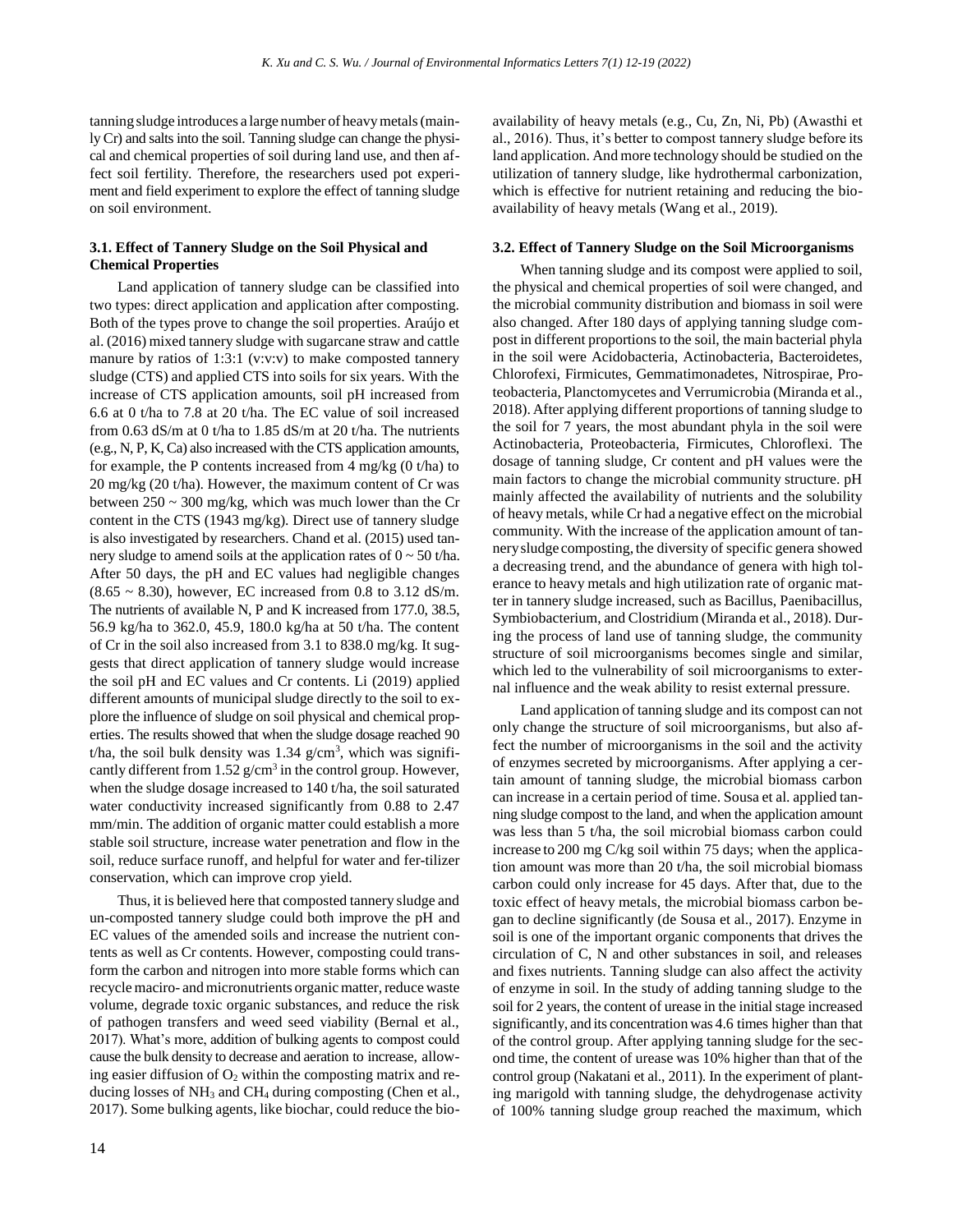was 15 times higher than that of control group (Patel and Patra, 2014). When a large amount of tanning sludge was applied to the soil, a large amount of N was accumulated in a short period of time. Although the enzyme activity in the soil increased, it was difficult to fully utilize a large amount of N in a short period of time, thus leading to the loss of N in the soil. When the soil C:N was less than 6:1, the activities of urease increased, soil microbial mineralization rate of organic N beyond the fixing rate , then urea hydrolysis quickly. Ammoniation bacteria was the main strain in the process of N fixation, and the bacteria first to produce a product of NH3-N (Martines et al., 2010), and the nitrifying bacteria in the soil is less (Aceves et al., 2007), leading to the accumulation, volatilization and losing of NH3-N. Similarly, the accumulation of salt can have an adverse effect on soil microbes. The salt introduced into soil by tanning sludge can have a negative effect on soil microorganisms through osmotic regulation. Rietz et al. studied the effects of soil salinity and alkalinity caused by irrigation on soil microbial activity, and the results showed that soil microbial biomass carbon decreased with the increase of EC value, sodium adsorption ratio (SAR) and alkalinity degree (ESP) (Rietz and Haynes, 2003). Arginine ammonification rate, FDA hydrolysis rate, extracellular enzyme, alkaline phosphatase, and aryl sulfatase activities all showed an exponential decrease with the increase of EC value, but a linear decrease with the increase of SAR value.

## **4. Effect of Land Application of Tannery Sludge on Plants**

The nutrients in the tannery sludge could promote the growth of plants. However, it contains a large amount of Cr and other heavy metals, which can be transferred from soil into plants. Yuan et al. studied the accumulation of Cr, Cd, Pb, Cu and Zn in different plants in the storage site of tanning sludge, and the results showed that the measured heavy metals all accumulated in plants, while different plants had different accumulation amounts of different heavy metals. For example, in mustard, the order of accumulation of heavy metals was  $Zn > Cu > Cr > Pb > Cd$ . In Brassica juncea, the accumulation amount of Zn was 58 mg/kg, while the accumulation amount of Cr was 7.8 mg/kg. In Chinese cabbage, the largest accumulation of heavy metal was Cr, which was up to 300 mg/kg, and the least accumulation was Zn, which was also up to 99 mg/kg (Yuan et al., 2016). The content of Cr accumulated in the above vegetables has obviously exceeded the requirement of less than 0.5 mg/kg for Cr in vegetables and their products in the National Standard for Food Safety (GB 2762-2017). Therefore, after introducing tanning sludge into the soil, edible crops, such as vegetables and grains should be avoided. In addition to plant species, the accumulation of heavy metals in different parts of plants is also different. As a result of direct contact with the soil, the roots of plants were generally the site where heavy metals accumulate the most. After applying tanning sludge, the accumulation of Cr, Cu, and other heavy metals in the roots, leaves and ground parts of plants is shown in Table 3. It can be seen from the table that the tannery sludge contains a large number of heavy metals, resulting in the accumulation of heavy metals in the roots and the above-ground parts of different plants, while the accumulation of heavy metals in the roots is often higher than that in the above-ground parts and the leaves. Taking spinach in the table as an example, the accumulation of Cr in roots was 68.7 mg/kg, while the accumulation of Cr in leaves was 29.9 mg/kg. In contrast, for mustard, the accumulation of Cr in roots was 538.3 mg/kg, while that in shoots was only 54.1 mg/kg, indicating that different plants had different ability to absorb and transport Cr.

After tanning sludge is introduced into the soil, it is not suitable for planting vegetables and food crops. Heavy metals generally accumulate in the underground part of plants, therefore, aromatic crops,whichdo not need to be eaten and can bring certain economic value, become the preferred crop types after the land utilization of tanning sludge. The tanning sludge can promote the growth of aromatic plants, and the essential oil extracted from the plants does not contain heavy metals and can bring some economic value. Patel et al. mixed tanning sludge and field soil in different proportions and planted four kinds of aromatic plants, namely marigold, spearmint, basil and mint. The results showed that when the ratio of tanning sludge and field soil was 50:50, the height of the first three plants reached the highest, which was 54, 20, and 29% higher than those of the control. And the leaf area increased by 134, 39, and 45%, respectively. The maximum column height and leaf area of mint appeared when the ratio of tanning sludge to rural soil was 75:25, which was 43 and 51% higher than those of the control, respecttively(Patel and Patra,2015).For aromatic plants, proper amount of tanning sludge can not only promote the growth of plants, but also increase the yield of essential oil. In the field experiment of planting basil with tanning sludge, with the increase of tanning sludge application amounts, the yield of dry matter and essential oil of root and above-ground parts of basil increased. When the application amounts were 20 t/ha, the yield of the three parts reached the maximum. Compared with the control group, the output of essential oil increased by 97.6%, reaching 97.7 L/ha. As for the two main components in essential oil, methyl piperol and linalool, the former increased with the increase of tanning sludge application amount, while the later showed an opposite trend (Chand et al., 2015). The cultivation experiment of basil using tanning sludge and field soil as substrates showed that when the sludge-soil ratio was 50:50, the proportions of methyl piperol and linalool in essential oils were 6% and 9% higher than those in the control groups, respectively, and then the two components decreased with the increase of the amount of sludge (Patel et al., 2015). In conclusion, adding proper proportion of tanning sludge can increase the length and biomass of roots and above-ground parts of plants, and can also increase the production of essential oils for aromatic plants.

## **5. Environmental Risks of Land Application of Tannery Sludge**

Aftertanning sludge enters the soil, the accumulation of Cr and other heavy metals in the soil also increases. For example, Pandey et al. (2015) applied different amounts of tanning sludge to the soil for 50 days, and the Cr content in the 100 t/ha experiment group was 13.8 mg/kg. Silva et al. applied 20 t/ha tanning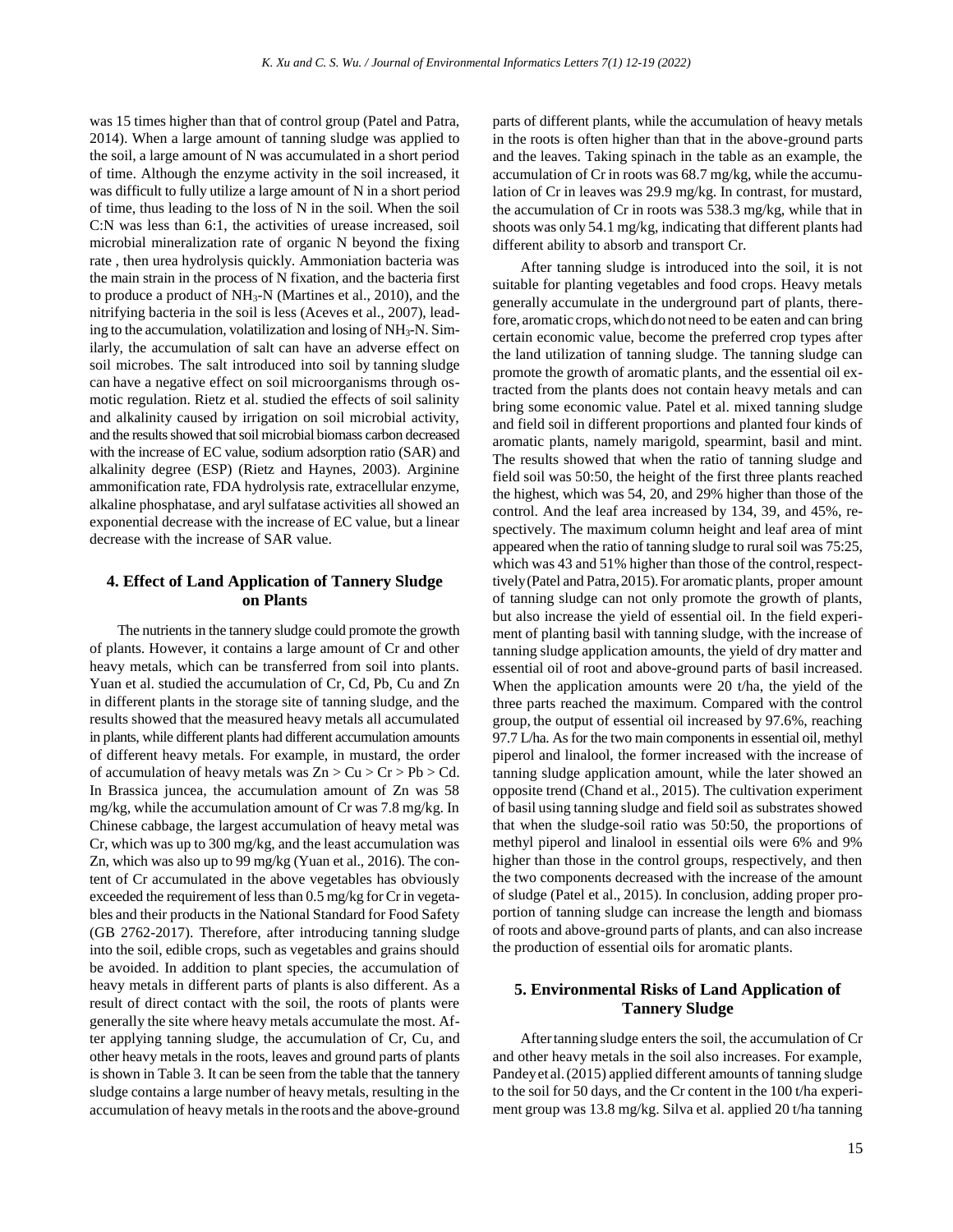sludge to the soil for 5 years, and the Cr content in the soil was 35.7 mg/kg (Silva et al., 2014). Ma et al. 2003 studied the accumulation of Cr(III) in the soil with tanning sludge applied in Xuzhou (city of China), and the results showed that the accumulated Cr(III) in the soil ranged from 49.9 to 334.5 mg/kg after 3 to 10 years of tanning sludge application. It is lower than the risk control concentration of Cr in China's Soil Environmental Quality Agricultural Land Soil Pollution Risk Control Standard (GB15618-2018). It can be seen that Cr accumulation in soil was caused during the land utilization of tanning sludge, and the amount of accumulation was related to the application amount and duration. The accumulated Cr in soil can be transferred and transformed in the environment, thus increasing its risk in the environment.

Cr in tanning sludge mainly exists in the form of Cr(III). Compared with Cr(VI), the toxicity and solubility of Cr(III) is lower, and Cr (VI) has strong oxidation capacities, which is toxic to plants and animals. However, in the natural environment, Cr(III) can be oxidized into Cr(VI), which increases the risk of land use of tanning sludge. Manganese oxide is the most common substance in nature that can oxidize Cr(III) to Cr(VI). Because manganese ore has high specific surface area and negative charge, manganese ore usually has strong adsorption capacity to positively charged metal ions. The mechanism of Cr(III) oxidation by manganese oxide is shown in Equation (1):

$$
2Cr^{3+} + 3MnO_2 + 2H_2O \rightarrow 2CrO_4^{2+} + 3Mn^{2+} + 2H_2O
$$
 (1)

Chen et al. used  $MnO<sub>2</sub>$  to oxidize Cr(III) in tanning sludge, and found that when pH was 4, about 90% of Cr(III) was oxidized to Cr(VI). When pH increased to 6.0, the oxidation reaction stopped. The authors suggested that lower pH can release the collagen-bound Cr(III), thus promoting the reaction of Cr(III) with MnO<sub>2</sub>. Low molecular organic acids, such as citric acid and oxalic acid, which often exist in soil, can promote the dissolution of Cr(III), thus facilitating the oxidation of Cr(III) into Cr(VI), and improving the bioavailability of Cr(III). James et al. added 1 mM citric acid solution to tanning sludge, and the addition of citric acid significantly promoted the dissolution of various insoluble Cr (III) and accelerated the reaction of Cr (III) with manganese oxide (James and Bartlett, 1983). The study of Mandiwana et al. (2007) confirmed that Cr (III) was soluble in citric acid and oxalic acid, and the amount of dissolution was proportional to the concentration of acid. The concentration of Cr(III) in plants was limited by the concentration of small molecular acid, and the Cr(III) in plants came from the direct absorption of Cr(III) in soil rich in small molecular acid. The Cr(VI) in plants came from the absorption of soluble Cr(VI) in the soil by plants.

In addition to affecting the oxidation of Cr in soil, pH also has an important effect on the form and migration of Cr in soil. When  $pH > 5.0$ , Cr(III) mainly exists stably in the form of insoluble Cr(OH)<sub>3</sub> with low mobility and bioavailability (Shahid et al., 2017) However, Cr(VI) has high mobility and bioavailability under acidic or alkaline conditions. When the soil pH is

between 1.0 and 6.5, Cr(VI) mainly exists in the form of  $HCrO<sub>4</sub>$ , while when the pH is between 8 and 12, Cr(VI) mainly exists in the form of CrO<sub>4</sub><sup>2</sup> and CaClO<sub>4</sub> (Shahid et al., 2017). Except  $CaClO<sub>4</sub>, HCrO<sub>4</sub>$  and  $CrO<sub>4</sub><sup>2</sup>$  are soluble in soil solution and have high migration ability. Kong et al. (2017) studied the migration of Cr(III) in soil from tanning sludge storage site, and found that Cr(III) mainly concentrated in the buried depth < 40 cm of soil. Cr(VI) was easily adsorbed and fixed by soil, and Cr(VI) was concentrated in the buried depth  $< 10$  cm of soil, Cr(VI) concentration in deep soil is generally less than  $\langle 2 \rangle$  mg/kg. Therefore, Cr(VI) in tanning sludge has stronger migration ability than Cr(III).

Due to the toxic effects of Cr and heavy metals in tanning sludge, the existing studies have comprehensively studied the heavymetalsin tanning sludge and their effects on soil microorganisms and plants. However, the existing researches on the behavior and harm of organic pollutants in tanning sludge is still lack of sufficient understanding. Due to the use of dye and other organic compounds in tanning process, there are different kinds and contents of organic pollutants in tanning sludge. Kong et al. determined the pollution components in tanning sludge in Xinji city tanning sludge stacking site in Hebei Province, and found that the main organic pollutants in tanning sludge were phenols and polycyclic aromatic hydrocarbons. It contained 0.37 mg/kg of phenol, 6.03 mg/kg of 2,4-dichlorophenol, 31.9 mg/kg of 2,4,5-trichlorophenol, 0.18 mg/kg of naphthalene, 0.49 mg/kg of phenanthrene, 0.26 mg/kg of fluoranthene and 0.21 mg/kg of pyrene. However, the average concentration of PAHs in sludge in China was 10 mg/kg, which was close to the concentration of Polycyclic aromatic hydrocarbons (PAHs) in tanning sludge. PAHs have strong carcinogenic effects, and can enter the food chain through contaminated soil after land use, threatening human health. Tian (2015) measured the contents of aniline and nitrobenzene pollutants in sludge from different sources, and found that the average contents of aniline and nitrobenzene pollutants in tanning sludge were 0.34 mg/kg and 0.27 mg/kg, respectively, which were higher than the concentrations of the two pollutants in municipal sludge. The concentration of organic pollutants in tanning sludge is close to that in municipal sludge and should be paid attention to in the process of land use.

#### **6. Conclusions**

The properties of tanning sludge from different sources are significantly different, but in general, tanning sludge contains a large amount of Cr, Fe, Mn and a small amount of Cu, Zn, Pb, Ni, Cd and other heavy metal elements. Moreover, tanning sludge contains a lot of salt, and has higher pH value and EC value. The application of tanning sludge to soil can increase the pH value, salt content and organic matter content of soil, and cause the accumulation and migration of metal elements and N in soil. The utilization of tanning sludge can change the microbial community structure and increase the microbial activity in the soil, but at the same time it can promote the loss of N. The accumulation of heavy metals in soil can be transferred to plants,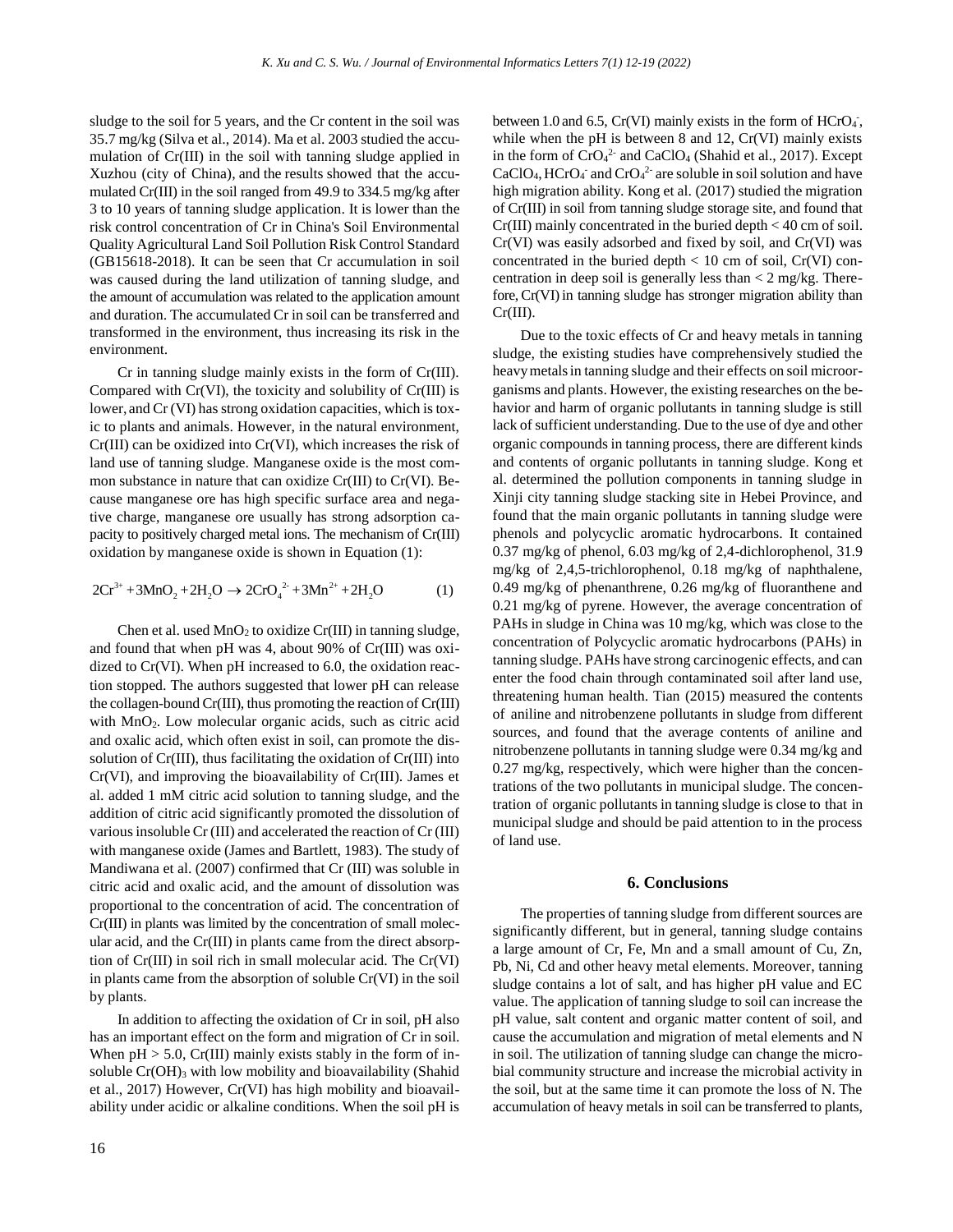| Plants        | Cr       | Cu      | Zn       | Fe       | Mn       | References             |
|---------------|----------|---------|----------|----------|----------|------------------------|
| Spinach       | 68.7(R)  | 7.2(R)  | 39.8(R)  | 900(R)   | 36.9(R)  | Sinha et al., 2007     |
|               | 29.9(L)  | 15.4(L) | 108.8(L) | 419.3(L) | 56.5(L)  |                        |
| Chenopodium   | 214(R)   | 15.8(R) | 76.3(R)  | 366.3(R) | 77.5(R)  | Gupta and Sinha, 2007  |
|               | 15.4(L)  | 19.1(L) | 48.5(L)  | 859.5(L) | 44.6(L)  |                        |
| <b>Basilk</b> | 280(R)   |         |          |          |          | PatelPandeyPatra, 2015 |
|               | 150(S)   |         |          |          |          |                        |
| Sesame        | 380(R)   | 35(R)   | 175(R)   | 3500(R)  | 70(R)    | Gupta and Sinha, 2006  |
|               | 10(S)    | 24(S)   | 100(S)   | 1000(S)  | 22(S)    |                        |
| Mustard       | 538.3(R) |         | 103.4(R) | 736.2(R) | 244.2(R) | Singh and Sinha, 2005  |
|               | 54.1(S)  |         | 95.9(S)  | 183.1(S) | 183.5(S) |                        |
| Sunflower     | 20.3(L)  |         | 67.2(L)  | 180.9(L) | 168.7(L) | Singh and Sinha, 2004  |
| Poplar        | 300      | 20      | 120      | 1900     | 110      | Shukla et al., 2011    |

**Table 3.** Accumulation of Metal Elements in Different Parts of Plants (μg/g)

Note: R: Root; S: Aboveground parts; L: Leaf

and Cr, Pb, Zn, Mn and other metal elements mainly accumulate in the roots of plants and can be transferred to the above ground parts. Aromatic plants can enrich Cr and other heavy metals after tannery sludge land utilization, and the essential oil produced has economic value, so it is an ideal plant for planting after tannery sludge land utilization. The accumulation of Cr in soil did not exceed the national standard after different years of land use. The accumulated Cr (III) in the soil is at risk of being oxidized to Cr (VI), and the latter has stronger migration ability.

Existing studies mostly focus on the effects of heavy metals on the soil environment, while there are few studies on the effects of organic matter and nutrient elements on the soil. Therefore, it is suggested to analyze the content and form of organic matter and nutrient elements of tannery sludge, formulate application strategies of tannery sludge according to different types of soil, and explore the influence of tannery sludge on soil environment. In addition, more studies can be carried out on themigration and transformation of organic pollutants in tanning sludge after they enter the soil environment, so as to rationally and safely utilize tanning sludge.

#### **References**

- Aceves, M.B., Velásquez, R.O. and Vázquez, R.R. (2007). Effects of  $Cr^{3+}$ ,  $Cr^{6+}$  and tannery sludge on C and N mineralization and microbial activity in semi-arid soils. *Journal of Hazardous Materials*, 143 (1-2), 522-531. https://doi.org/10.1016/j.jhazmat.2006.09.095
- Araújo, A.S.F., Lima, L.M., de Melo, W.J., dos Santos, V.M. and de Araujo, F.F. (2016). Soil properties and cowpea yield after six years of consecutive amendment of composted tannery sludge. *Acta Scientiarum-Agronomy*, 38(3), 407-413. https://doi.org/10.4025/actas ciagron.v38i3.28281
- Awasthi, M.K., Wang, Q., Huang, H., Li, R., Shen, F., Lahori, A.H., Wang, P., Guo, D., Guo, Z., Jiang, S. and Zhang, Z. (2016). Effect of biochar amendment on greenhouse gas emission and bioavailability of heavy metals during sewage sludge co-composting. *Journal of Cleaner Production*, 135, 829-835. https://doi.org/10.1016/j.jclepro. 2016.07.008
- Chand, S., Singh, S., Singh, V.K. and Patra, D.D. (2015). Utilization of heavy metal-rich tannery sludge for sweet basil (*Ocimum basilicum L.*) cultivation. *Environmental Science and Pollution Research*, 22(10),

7470-7475. https://doi.org/10.1007/s11356-015-4446-2

- Chand, S., Yaseen, M. and Rajkumari, Patra, D.D. (2015). Application of heavy metal rich tannery sludge on sustainable growth, yield and metal accumulation by Clarysage (*Salvia sclarea* L.). *International Journal of Phytoremediation*, 17(12), 1171-1176. https://doi.org/1 0.1080/15226514.2015.1045128
- Chen,W., Liao, X.D., Wu, Y.B., Liang, J.B., Mi, J.D., Huang, J.J., Zhang, H., Wu, Y., Qiao, Z.F., Li, X. and Wang, Y. (2017). Effects of different types of biochar on methane and ammonia mitigation dur-ing layer manure composting. *Waste Management*, 61, 506- 515. ht-tps://doi.org/10.1016/j.wasman.2017.01.014
- Chen, W., Xu, L.J., Li, L. and Lan, Y.Q. (2010). Removal of Cr (III) from tannery sludge by MnO2. *Environmental chemistry* (in Chinese), 29(04), 685-689.
- Chuan, M.C. and Liu, J.C. (1996). Release behavior of chromium from tannery sludge. *Water Research*, 30(4), 932-938. https://doi.org/10. 1016/0043-1354(95)00227-8
- de Sousa, R.S., Santos, V.M., de Melo, W.J., Nunes, L.A.P.L., van den Brink, P.J., Araújo, A.S.F. (2017). Time-dependent effect of composted tannery sludge on the chemical and microbial properties of soil. *Ecotoxicology*, 26(10), 1366-1377. https://doi.org/10.1007/s10 646-017-1861-9
- Fang, D., Jin, C.J., Zhou, L.X. (2007). Removal of Cr from tannery sludge by indigenous sulfur-oxidizing bacteria. *Journal of Environmental Science and Health*, Part A, 42(13), 2065-2069. https://doi. org/10.1080/10934520701631670
- Gupta, A.K. and Sinha, S. (2006). Chemical fractionation and heavy metal accumulation in the plant of *Sesamum indicum* (L.) var. T55 grown on soil amended with tannery sludge: Selection of single extrac-tants. *Chemosphere*, 64(1), 161-173. https://doi.org/10.1016 /j.chemosphere.2005.10.016
- Gupta, A.K. and Sinha, S. (2007). Phytoextraction capacity of the *Cheno-podium album* L. grown on soil amended with tannery sludge. *Bioresource Technology*, 98(2), 442-446. https://doi.org/1 0.1016/j.biortech.2006.01.015
- Haroun, M., Idris, A. and Omar, S. (2009). Analysis of heavy metals du-ring composting of the tannery sludge using physicochemical and spectroscopic techniques. *Journal of Hazardous Materials*, 165 (1-3), 111-119. https://doi.org/10.1016/j.jhazmat.2008.09.092
- James, B.R. and Bartlett, R.J. (1983). Behavior of chromium in soils. VI. interactions between oxidation-reduction and organic complexation. *Journal of Environmental Quality*, 12(2), 173-176. https://doi. org/10.2134/jeq1983.00472425001200020004x
- Kiliç, E., Font, J., Puig, R., Çolak, S. and Çelik, D. (2011). Chromium re-covery from tannery sludge with saponin and oxidative remediation. *Journal of Hazardous Materials*, 185(1), 456-462. https://doi.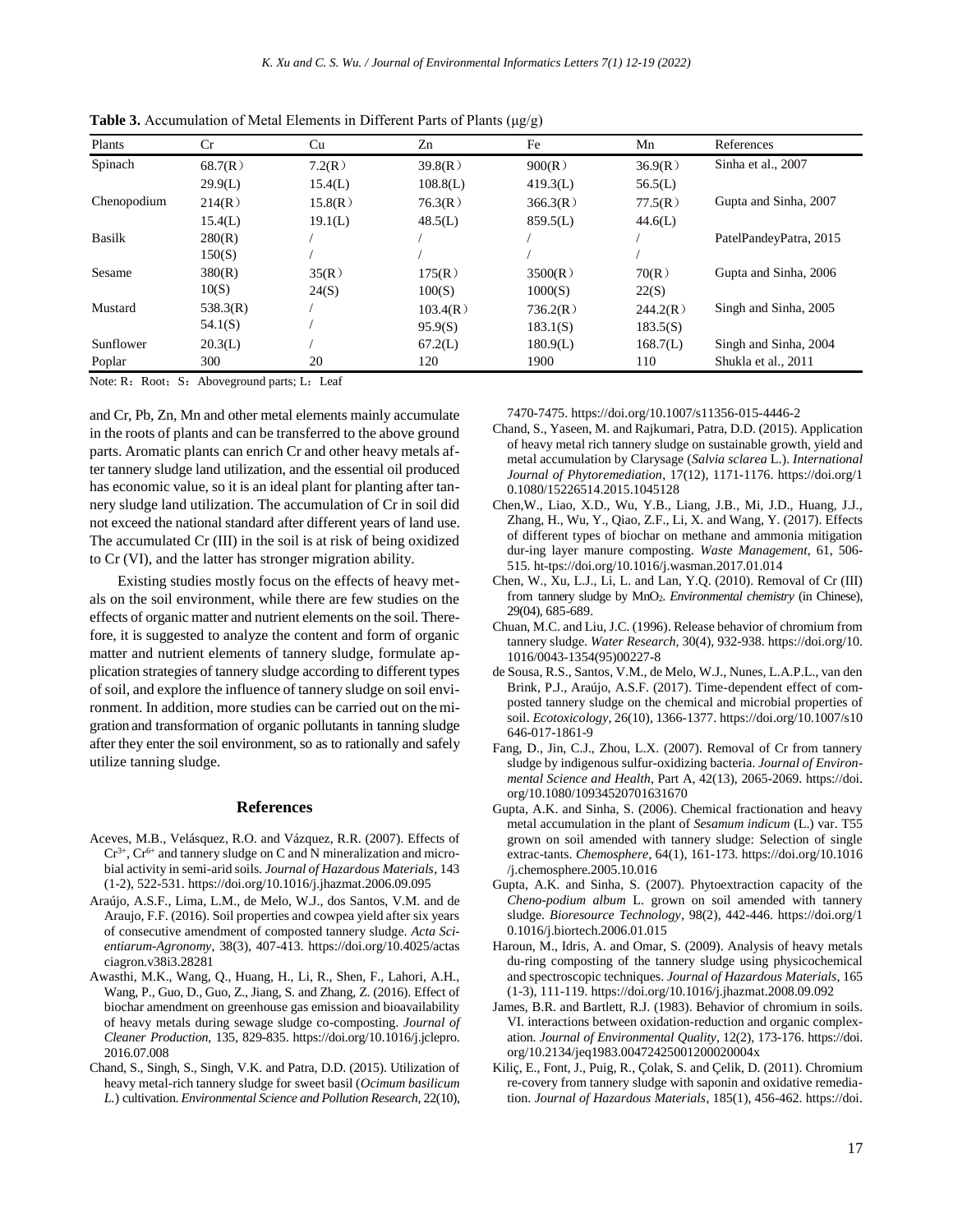org/10.1016/j.jhazmat.2010.09.054

- Kong, X.K., Huang, G.X., Han, Z.T., Li, Z.T., Wang, P. and Xu, Y.M. (2017). Vertical distribution characteristics of pollutants in a typical soil profile in the tannery sludge land fill site. *South-to-North Water Transfer and Water Science & Technology* (in Chinese), 15(06), 96- 100. https://doi.org/10.13476/j.cnki.nsbdqk.2017.06.014
- Lee, S.H., Lee, J.S., Choi, Y.J. and Kim, J.G. (2009). In situ stabilization of cadmium-, lead-, and zinc-contaminated soil using various amendments. *Chemosphere*, 77(8), 1069-1075. https://doi.org/10.1 016/j.chemosphere.2009.08.056
- Li, Y. (2019). Effects of direct application of municipal sludge to farmland on soil physical and chemical properties, Xi'an university of architecture and technology, Xi'an, China. https://doi.org/10.27 393/d.cnki.gxazu.2019.000167
- Miranda, A.R.L., Antunes, J.E.L., de Araujo, F.F., Melo, V.M.M., Bezerra, W.M., van den Brink, P.J. and de Araujo, A.S.F. (2018). Less abundant bacterial groups are more affected than the most abundant groups in composted tannery sludge-treated soil. *Scientific Reports*, 8(1), 11755. https://doi.org/10.1038/s41598-018-30292-1
- Liu, L.W., Li, W., Song, W.P. and Guo, M.X. (2018). Remediation techniques for heavy metal-contaminated soils: Principles and applicability. *Science of The Total Environment*, 633, 206-219. https:// doi. org/10.1016/j.scitotenv.2018.03.161
- Ma, H.R., Wang, X.R. and Zhang, C.B. (2003). Cr(III) accumulation and phytoavailability in alkaline soils contaminated by tannery sludge. *Chemical Speciation & Bioavailability*, 15(1), 15-22. https://doi.or g/10.3184/095422903782775262
- Mandiwana, K.L., Panichev, N., Kataeva, M. and Siebert, S. (2007). The solubility of Cr(III) and Cr(VI) compounds in soil and their availability to plants. *Journal of Hazardous Materials*, 147(1-2), 540-545. https://doi.org/10.1016/j.jhazmat.2007.01.049
- Martines, A.M., Nogueira, M.A., Santos, C.A., Nakatani, A.S., Andrade, C.A., Coscione, A.R., Cantarella, H., Sousa, J.P. and Cardoso, E.J.B.N. (2010). Ammonia volatilization in soil treated with tannery sludge. *Bioresource Technology*, 101(12), 4690-4696. https://doi. org/10.1016/j.biortech.2010.01.104
- Miranda, A.R.L., Mendes, L.W., Rocha, S.M.B., Van den Brink, P.J., Bezerra, W.M., Melo, V.M.M., Antunes, J.E.L. and Araujo, A.S.F. (2018). Responses of soil bacterial community after seventh yearly applications of composted tannery sludge. *Geoderma*, 318, 1-8. https:// doi.org/10.1016/j.geoderma.2017.12.026
- Nakatani, A.S., Martines, A.M., Nogueira, M.A., Fagotti, D.S.L., Oliveira, A.G., Bini, D., Sousa, J.P. andCardoso, E.J.B.N. (2011). Changes in the genetic structure of Bacteria and microbial activity in an agricultural soil amended with tannery sludge. *Soil Biology and Biochemistry*, 43(1), 106-114. https://doi.org/10.1016/j.soilbio.201 0.09.019
- Pandey, J., Chand, S., Chaurasiya, S., Kumari, R., Patra, D.D., Verma, R.K. and Singh, S. (2019). Effect of tannery sludge amendments on the activity of soil enzymes and phytoremediation potential of two economically important cultivars of geranium (*Pelargonium graveolens*). *Soil and Sediment Contamination: An International Journal*, 28(4), 395-410. https://doi.org/10.1080/15320383.2019.1594688
- Pandey, J., Chand, S., Pandey, S., Rajkumari and Patra, D.D. (2015). Palmarosa [*Cymbopogon martinii* (Roxb.) Wats.] as a putative crop for phytoremediation, in tannery sludge polluted soil. *Ecotoxicology and Environmental Safety*, 122, 296-302. https://doi.org/10.1016/j. ecoenv.2015.08.005
- Patel, A., Pandey, V. and Patra, D.D. (2015). Influence of tannery sludge on oil yield, metal uptake and antioxidant activities of *Ocimum basilicum* L. grown in two different soils. *Ecological Engineering*, 83, 422-430. https://doi.org/10.1016/j.ecoleng.2015.06.046
- Patel, A. and Patra, D.D. (2014). Influence of heavy metal rich tannery sludge on soil enzymes vis-à-vis growth of *Tagetes minuta*, an essential oil bearing crop. *Chemosphere*, 112, 323-332. https://doi.or g/10.1016/j.chemosphere.2014.04.063
- Patel, A. and Patra, D.D. (2015). Effect of tannery sludge amended soil on glutathione activity of four aromatic crops: *Tagetes minuta*, *Pelargonium graveolens*, *Ocimum basilicum* and *Mentha spicata*. *Ecological Engineering*, 81, 348-352. https://doi.org/10.1016/j.ecoleng. 2015.04.070
- Bernal, M.P., Sommer, S.G., Chadwick, D., Qing, C. and Li, G., Michel, F.C. (2017). Current approaches and future trends in compost quality criteria for agronomic, environmental, and human health benefits. *Advances in Agronomy*, 144, 143-233. https://doi.org/10.1016/bs.a gron.2017.03.002
- Rietz, D.N. and Haynes, R.J. (2003). Effects of irrigation-induced salinity and sodicity on soil microbial activity. *Soil Biology and Biochemistry*, 35(6), 845-854. https://doi.org/10.1016/S0038-0717(03)0012 5-1
- Shahid, M., Shamshad, S., Rafiq, M., Khalid, S., Bibi, I., Niazi, N.K., Dumat, C. and Rashid, M.I. (2017). Chromium speciation, bioavailability, uptake, toxicity and detoxification in soil-plant system: A review. *Chemosphere*, 178, 513-533. https://doi.org/10.1016/j.chemospher e.2017.03.074
- Shukla, O.P., Juwarkar, A.A., Singh, S.K., Khan, S. and Rai, U.N. (2011). Growth responses and metal accumulation capabilities of woody plants during the phytoremediation of tannery sludge. *Waste Management*, 31(1), 115-123. https://doi.org/10.1016/j.wasman.2010.0 8.022
- Silva, J.D.C., Leal, T.T.B., Araújo, A.S.F., Araujo, R.M., Gomes, R.L.F., Melo, W.J. and Singh, R.P. (2010). Effect of different tannery sludge compost amendment rates on growth, biomass accumulation and yield responses of Capsicum plants. *Waste Management*, 30 (10), 1976-1980. https://doi.org/10.1016/j.wasman.2010.03.011
- Silva, M.D.M., Barajas-Aceves, M., Araujo, A.S.F., Araujo, F.F. and Melo, W.J. (2014). Soil microbial biomass after three-year consecutive composted tannery sludge amendment. *Pedosphere*, 2014. 24(4), 469-475. https://doi.org/10.1016/S1002-0160(14)60033-3
- Singh, N.K., Rai, U.N., Tewari, A. and Singh, M. (2010). Metal accumulation and growth response in *Vigna radiata* L. inoculated with chromate tolerant rhizobacteria and grown on tannery sludge amended soil. *Bulletin of Environmental Contamination and Toxicology*, 84(1), 118-124. https://doi.org/10.1007/s00128-009-9875-5
- Singh, S. and Sinha, S. (2004). Scanning electron microscopic studies and growth response of the plants of *Helianthus annuus* L. grown on tannery sludge amended soil. *Environment International*, 30(3), 389-395. https://doi.org/10.1016/j.envint.2003.09.006
- Singh, S. and Sinha, S. (2005). Accumulation of metals and its effects in *Brassica juncea* (L.) Czern. (cv. Rohini) grown on various amendments of tannery waste. *Ecotoxicology and Environmental Safety*, 62(1), 118-127. https://doi.org/10.1016/j.ecoenv.2004.12.026
- Sinha, S., Mallick, S., Misra, R.K., Singh, S., Basant, A. and Gupta, A.K. (2007). Uptake and translocation of metals in *Spinacia oleracea* L. grown on tannery sludge-amended and contaminated soils: Effect on lipid peroxidation, morpho-anatomical changes and antioxidants. *Chemosphere*, 67(1), 176-187. https://doi.org/10.1016/j.chemosphe re.2006.08.026
- Soumaré, M., Tack, F.M.G. and Verloo, M.G. (2003). Characterisation of Malian and Belgian solid waste composts with respect to fertility and suitability for land application. *Waste Management*, 23(6), 517- 522. https://doi.org/10.1016/S0956-053X(03)00067-9
- Tian, L. (2015). Study of release characteristics of aniline and nitrobenzene compounds in sludge drying process, Zhe Jiang University, Hangzhou, China.
- Tang, Y.L., Zhou, J.F., Zhang, W.H. and Shi, B. (2017). Existence of Cr in post-tanning wastewater and influencing factors on its removal. *China Leather*, 46(11), 7-12. https://doi.org/10.13536/j.cnki.issn10 01-6813.2017-011-002
- Wang, L.P., Chang, Y.Z. and Li, A.M. (2019). Hydrothermal carbonization for energy-efficient processing of sewage sludge: A review. *Renewable and Sustainable Energy Reviews*, 108, 423-440. https://doi. org/10.1016/j.rser.2019.04.011